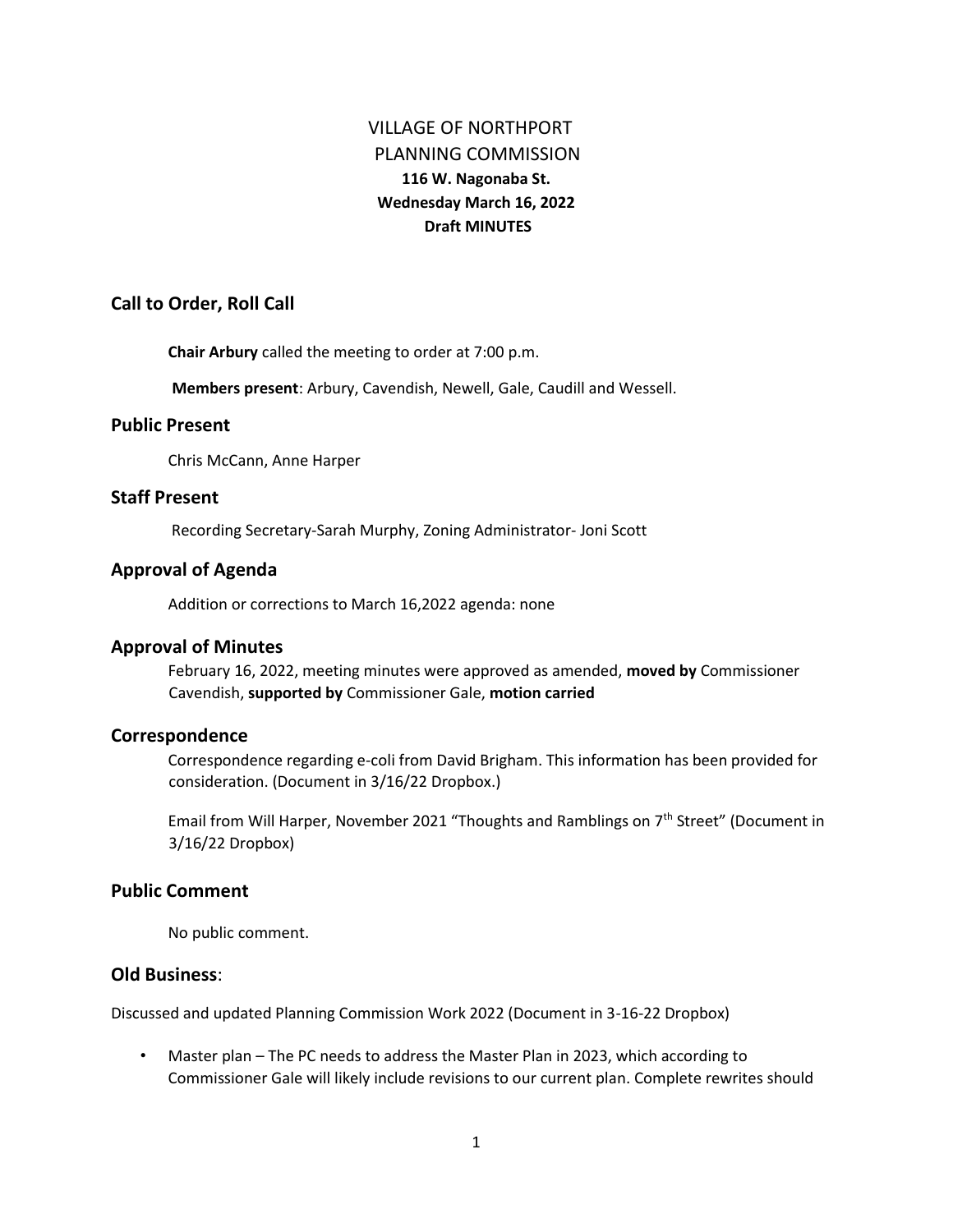happen every 10 years. Commissioner Gale mentioned the need/value of being aware of similar work in Leelanau Township. Preliminary overview scheduled for June PC meeting.

- Tree Committee Commissioner Newell reported that work continues Northport receiving Tree City USA designation, and though many of the steps are already in place, he noted the following aspects still need completed. They are as follows: 1. Application for Tree City to be completed by end of 2022.
	- 2. Northport needs to have a Public Tree Ordinance in place. This ordinance does not have to be in place prior to Arbor Day but must be in place by the end of the year. Committee recommended that it be clear in the title and ordinance that it will only pertain to trees on public property. The tree committee will review sample drafts provided by the Arbor Day Foundation and make a recommendation to the full Commission.
	- 3. Northport needs a Tree Body in place, perhaps as a sub-committee of the planning commission. Committee recommends including a DPW representation and possibly 1-2 at large citizens.
	- 4. Arbor Day is April 29<sup>th</sup>, 2022 and must be observed by the Village of Northport and include a village proclamation. This will include a small ceremony, and the planting of a tree in the village.
		- a. Location for the tree planting, the sourcing of the tree, and the ceremony details are ongoing with the village president and the tree committee. Those decisions will be finalized soon.
		- b. The village must issue a Village Arbor Day Proclamation, approved and signed by the President of the Village. A draft of the proclamation was shown at meeting and will be revised and presented to the council at the April Village Council meeting (draft copy located in March 16,2022 Dropbox).
			- Commissioner Newell **moved** Requesting that the village council make an official proclamation to celebrate Arbor Day and to support efforts to protect our trees and woodlands, **seconded** Commissioner Caudill, and amended by Commissioner Gale, **motion carried (6) yeas (0) nays**.
- Short Term Rentals 28 applications have been submitted. Overview and discussion are scheduled for May PC meeting.

#### **New Business**

 $7<sup>th</sup>$  Street Fact Finding - Chair Arbury shared the following statement to frame the work ahead:

*Charge: To make a recommendation for use of the 7th Street property currently owned by the Village. After a thorough review of available information, the goal will be to bring forward a potential plan, or plans, for use that are in keeping with our Master Plan and current zoning ordinances.* 

General comments from commissioners included: Make sure any recommendation aligns with Master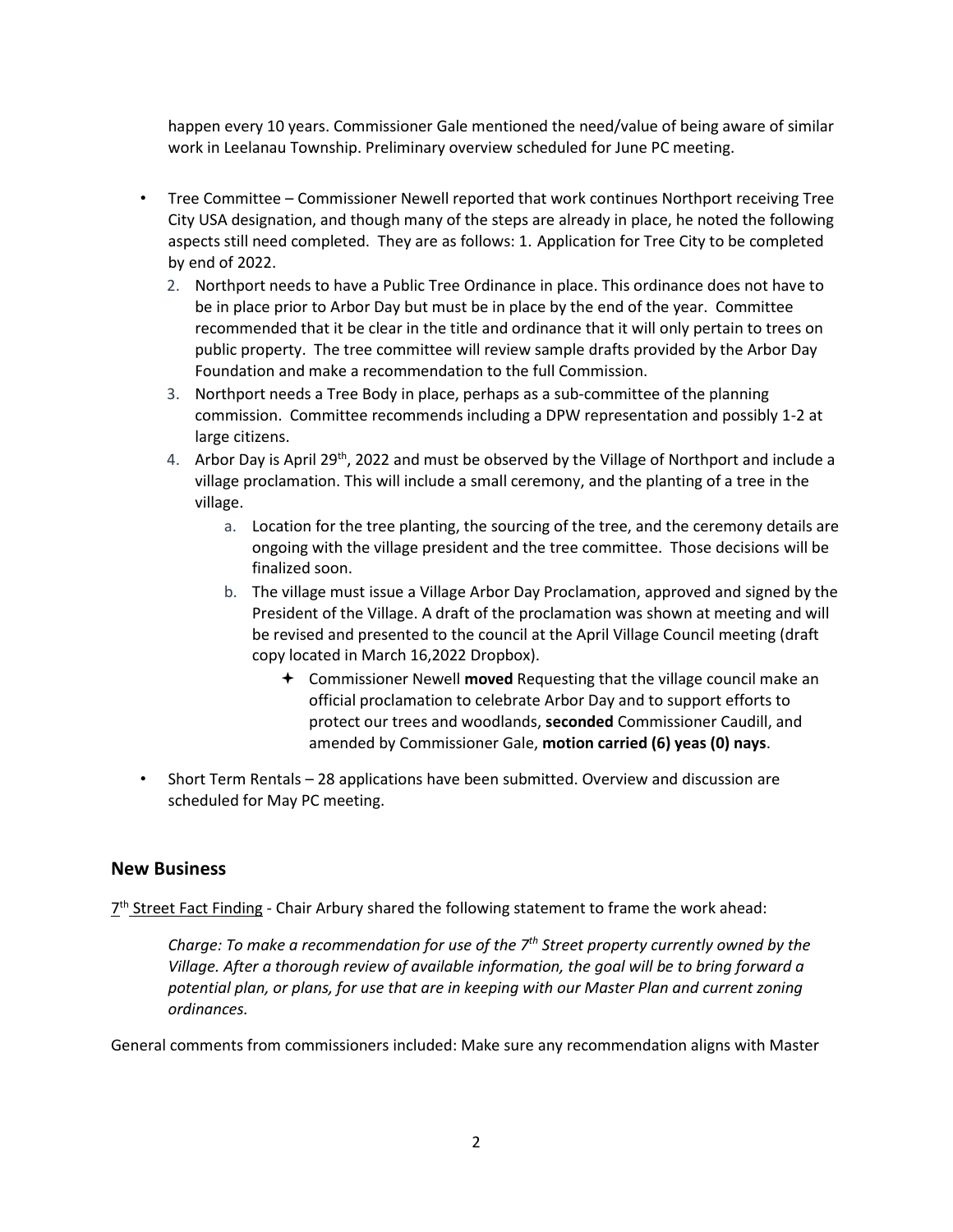Plan and maintain objective goals. Purpose is to not focus on emotional context. It was suggested that the PC continue to track and summarize correspondence regarding supports and concerns. Possibly develop a rubric to vet ideas and be consistent.

**7 th Street Document/Information Gathering Review** (revised list on March 16, 2022, Dropbox. All documents in the 7<sup>th</sup> Street Dropbox on the PC page of the web site):

- 1. PC Chair 7<sup>th</sup> Street Property Report (Doreen Tyrell), 9/19/19
	- a. Brief review of document and its purpose.
- 2. Gerald Schatz 7<sup>th</sup> Street Property Report (Citizen Task Force), 12/16/19
	- a. Brief review of document, its key points, and purpose.
	- b. Specifically noted his conclusion summary and the questions posed after his review and efforts. Discussed potentially addressing and answering these questions as a guide to navigate the options for the property's use.
	- c. Mentioned that the studies and reports generated by the village and/or hired professionals in response to these questions be examined by our committee and used to help guide our answers and conclusions.
	- d. Specifically discussed the report's "How to bound the problem" section on page 2 of the report. Committee clarified that the sale of the property is not for the planning commission to decide, but that the job of the planning commission is to make recommendations to the village council on land use. ZA Scott also clarified that the village council has requested the planning commission review this property and possible uses.
- 3. 7<sup>th</sup> Street Property Development Timeline, 7/19-10/21
	- a. Outlines the votes and village process thus far.
- 4. Release of Reverter Quit Claim, 2018
	- a. Specifically discussed the paragraph near the bottom of page one of the document, that discusses the "non-payment of taxes and special assessments" in the event the village were to sell the property. This led to questions about what the total tax bill may be, if the property were to be sold. ZA Scott is going to inquire with Michelle Crocker if a dollar amount for that aspect could be generated, or if any of those township taxes could be waived.
- 5. Village Council Resolution, 2018
	- a. The resolution was to release the reverter, passed by Village Council January 4, 2018.
	- b. ZA Scott clarified that the village of Northport went through the release of reverter process twice. After the first attempt in 2017, they learned there were errors in the initial attempt, and then completed the process a second time, correcting the issues and receiving the Quit Claim Release of Reverter.
- 6. Ross Hammersley Email  $-7<sup>th</sup>$  Street Deed Legalities, 3/16/22
	- a. Reviewed his opinion on the legalities of the release of reverter on the property and his confirmation/conclusion that the village is legally permitted to use as desired, including sale of the property.
	- b. Noted that Mineral Rights will accompany the property in sale and cannot be separated.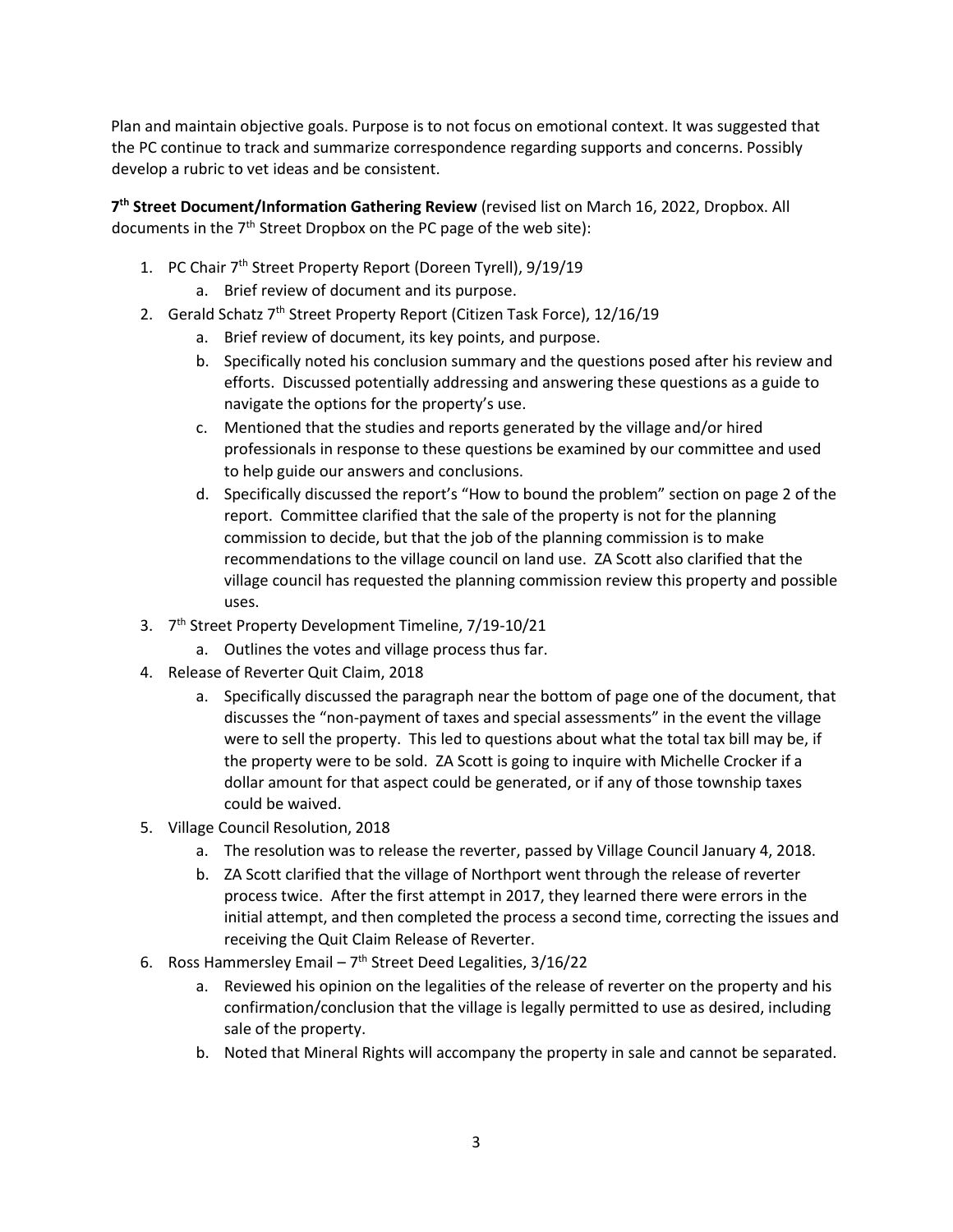- 7. 7<sup>th</sup> Street Property Survey, 9/4/20
	- a. Committee requested that the survey used for review be updated to a prior version that does not have the possible 4 lots and road drawn on it.
	- b. Committee inquired whether the abandoned easements from the former railroad have any remaining rights, and if not, could they be removed for simplification of the survey map. ZA Scott will check with the surveyor.
	- c. Discussion on the section of the property that houses the lift station and will remain with the village for that use. Discussed adding that Quit Claim Deed and land division in the  $7<sup>th</sup>$  St timeline and  $7<sup>th</sup>$  St Dropbox. ZA Scott will verify with the county on the timing for the split to appear on their county parcel map.
- 8. Quit Claim Deed Lift Station Parcel, 10/13/21
	- a. ZA Scott explained this deed was created to clear the property and identify what was needed for the village sewer and what areas were available for other uses by the village.
	- b. Adding to  $7<sup>th</sup>$  St timeline and  $7<sup>th</sup>$  St Dropbox. Trustee Gale will review and add the approval of the land division resolution to the timeline.

All remaining documents on  $7<sup>th</sup>$  Street Information Gathering List to be reviewed at April PC Meeting, they include Wetland Delineation Report 7/29/20, Report of Geotechnical Exploration 7/30/20, Phase I Environmental Assessment Executive Summary 7/30/20, Phase II Environmental Site Assessment Report 1/7/21.

It was determined that the engineering study pertaining to the development of the lots, should perhaps also be included in the  $7<sup>th</sup>$  Street Dropbox, so that will be placed for review at next meeting as well.

Discussed thoughts and questions to consider prior to next month's review of upcoming documents:

- 1. Committee requested that we bring environmental expert Jeff Sisema (Gosling Czubak) for a layman's summary and commissioner questions at April PC meeting.
- 2. Committee is going to work to generate any technical questions to provide to Jeff Sisema (Gosling Czubak) prior to the April PC meeting.
- 3. Committee requested that village attorney (Ross Hammersley) provide an opinion on the environmental factors and questions pertaining to the use of the property for the April PC meeting.
- 4. ZA Scott will contact and work to coordinate above mentioned requests.
- 5. Discussed the option of requesting an Environmental Phase III study to cover ground water pollution and removal of drain field near sanitation station, as mentioned in Phase I & II studies. No consensus was made at this time but will be evaluated again moving forward.

#### **Election of PC officers**

Planning Commission bylaws call for election of officers (Chair and Secretary) each March

Chair – Commissioner Newell **moved** that Nicole Arbury remained chair, **supported by,**  Commissioner Gale, motion carried **(6) yeas (0) nays**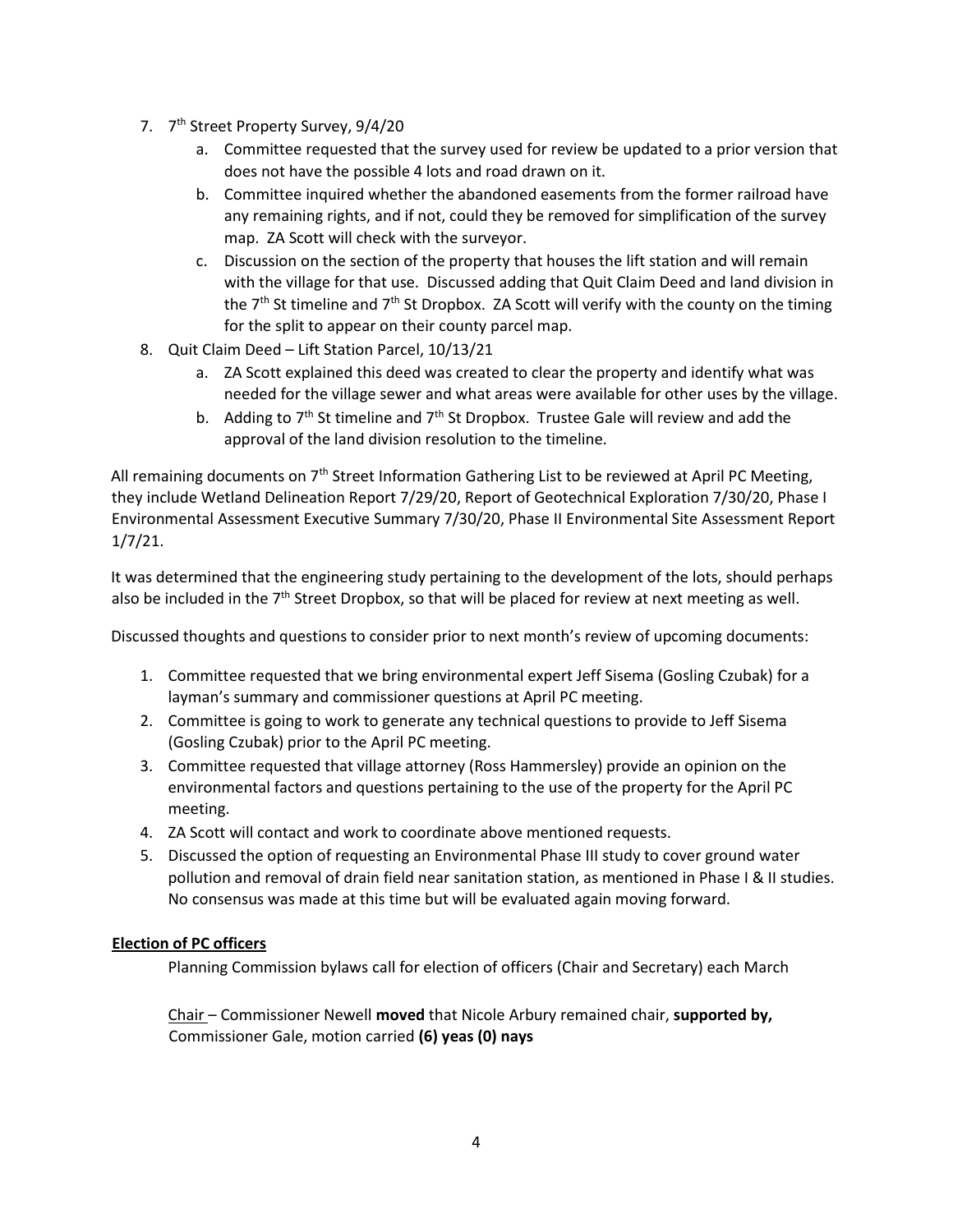Secretary - When asked, Kathy Wessell expressed a preference to no longer remain as secretary. Commissioner Gale nominated and **moved** that Laura Cavendish become the PC secretary, **supported by,** Commissioner Wessell, motion carried **(6) yeas (0) nays** 

Terms are from April 2022 until March 2023

# **Zoning Administrator Report**

Joni Scott discussed the new Land Use Permit. The new permit is more specific and provides the Village with additional needed information, including elevation drawings, scale, construction staging, etc. Commissioners discussed the following recommendations.

- Suggested alerting LUP holders that their permit may discussed in public meetings
- Suggested asking for a photometric schematic for outdoor lighting
- Suggested photos be taken before and after to record potential public property damages by contractors. Trustee Gale mentioned this coincides with revisions of the village ordinances touching on this, being completed in upcoming Finance meetings.
- Suggested looking fee schedule for LUPs, e.g. commercial vs residential, square footage vs time required for permitting
- Suggested adding a "Revised on {date revised}" to the bottom of the document

ZA Scott brought up an issue that has been recurring for her, with projects that don't require a LUP, but contact her for a letter or proof stating as such (e.g., an interior remodel). A discussion about whether creation of a permit or standard letter for those situations was warranted, and if there should be a fee for that service. No decision was made at this time.

ZA Scott reported that a variance has been requested for a new home build on  $5<sup>th</sup>$  st but connects through to E  $6<sup>th</sup>$  street. The request is a 3-foot variance for an entryway/step on the side yard. It is a very narrow lot, 50'x101', and that is the reason for the request. The variance report will be forthcoming.

**\*\***Commissioner Newell **moved,** to extend the meeting to complete the agenda, **supported by** Wessell, **motion carried (6) yays (0) nays** 

# **Infrastructure Committee Report**

Chair Arbury summarized topics discussed from the Infrastructure Committee Meeting earlier in the day. (See summary in PC March 16, 2002, Dropbox)

# **Trustee Report March**

 Commissioner Gale provided report, she specifically noted that the Cars in the Park is back on this year. (See full report at villageofnorthport.net PC packet 3-16-22)